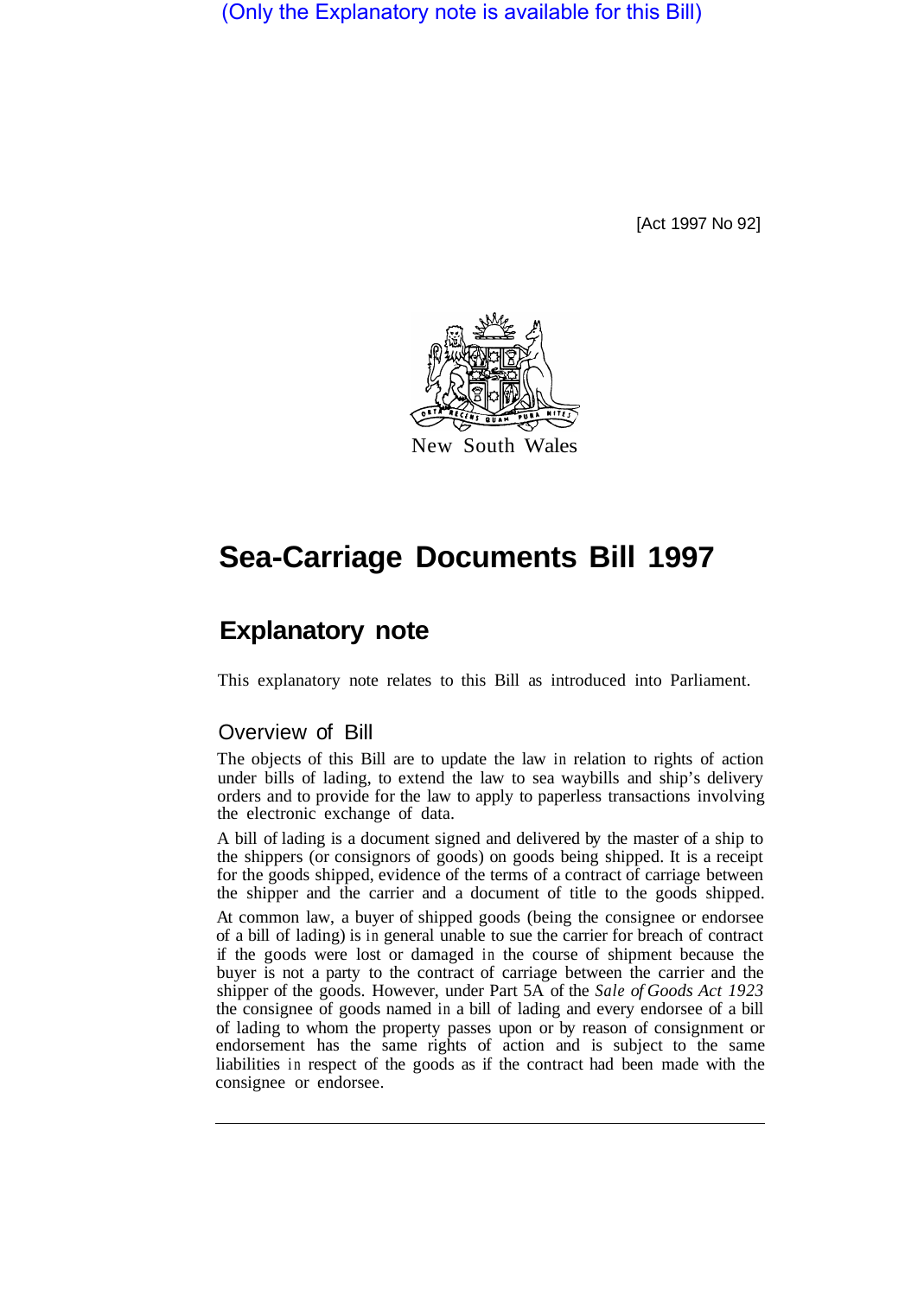Sea-Carriage Documents Bill 1997 [Act 1997 No 92]

Explanatory note

The proposed Act will allow the transfer of contractual rights from the shipper to the lawful holder of a bill of lading and for such a transfer to occur irrespective of whether property has passed upon or by reason of consignment or endorsement of the bill of lading. It will extend the contractual rights to persons to whom delivery of goods is made under a sea waybill or ship's delivery order, which are commonly used instead of bills of lading in the carriage of goods by sea.

The proposed Act repeals Part 5A of the *Sale of Goods Act 1923,* which contains the current law relating to rights of action under bills of lading, and replaces it with new provisions for the purposes described above.

The Bill is based on provisions of the *Carriage of Goods by Sea Act 1992*  (UK) and is uniform with legislation that has been prepared for enactment throughout Australia.

#### Outline of provisions

#### **Part 1 Preliminary**

**Clause 1** sets out the name (also called the short title) of the proposed Act.

**Clause 2** provides for the commencement of the proposed Act on a day or days to be appointed by proclamation.

**Clause 3** provides for the proposed Act to apply only in relation to sea-carriage documents coming into existence on or after the commencement of the proposed section.

**Clause 4** repeals Part 5A of the *Sale of Goods Act 1923.* 

**Clause 5** defines certain expressions used in the proposed Act, including *bill of lading, lawful holder, sea waybill, ship's delivery order* and *data message.* A *data message* means information generated, stored or communicated by electronic, optical or analogous means including, but not limited to, electronic data interchange, electronic mail, telegram, telex and telecopy.

**Clause 6** applies the provisions of the proposed Act to sea-carriage documents in the form of data messages and to communications in the form of data messages. The proposed Act is to apply with necessary changes and in accordance with procedures agreed between the parties to the contract of carriage.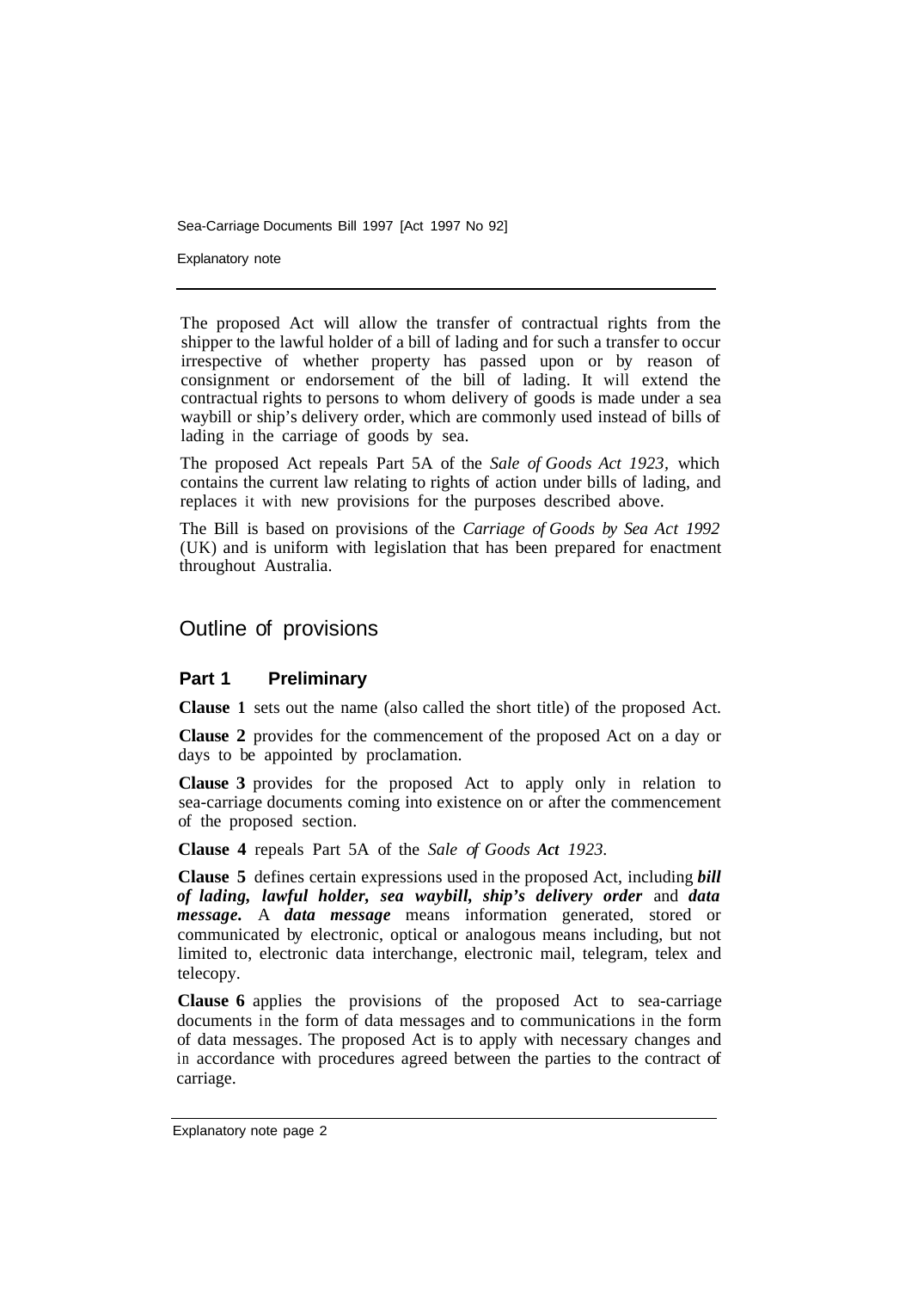Sea-Carriage Documents Bill 1997 [Act 1997 No 92]

Explanatory note

**Clause 7** makes it clear that rights of action in relation to a sea-carriage document can exist in respect of goods that are not ascertained or have ceased to exist (for example, when goods form part of a larger bulk or have been destroyed in transit).

#### **Part 2 Rights under contracts of carriage**

**Clause 8** allows the lawful holder of a bill of lading, the consignee identified in a seaway bill and the person entitled to delivery in accordance with a ship's delivery order to assert contractual rights of action against the carrier of the goods to which the sea-carriage document relates (subclauses  $(1)$ –(3)). A person who acquires a bill of lading after delivery of the goods will have a right of action if the person obtains the document under arrangements made before the delivery (subclause (4) (a)) or becomes the holder of the sea-carriage document as a result of reindorsement of the bill of lading following rejection of the goods or documents (subclause (4) (b)). A person who has a right of action will be able to exercise that right on behalf of another person who suffers loss or damage but does not have a right of action (subclause (5)).

**Clause 9** provides for the extinguishment of former rights of action following transfer of rights under clause 8.

## **Part 3 Liabilities under contracts of carriage**

**Clause 10** provides for the assumption of contractual liabilities (such as liability for freight and demurrage) by a person (for example, a bank holding a bill of lading as security) obtaining contractual rights by virtue of clause 8 if the person takes or demands delivery or otherwise makes a contractual claim against the carrier.

**Clause 11** makes it clear that the imposition of liability under clause 10 does not prejudice the liability of any original party to the contract of carriage.

## **Part 4 Evidence**

**Clause 12** disposes of the rule in *Grant* v *Norway* (1851) 10 CB 665, which is authority for the proposition that a ship's master has no authority to sign bills of lading for goods not put on board (subclauses (1) and (3)). It provides that a bill of lading, representing goods to have been shipped or received for shipment on board a vessel and in the hands of the lawful holder, is